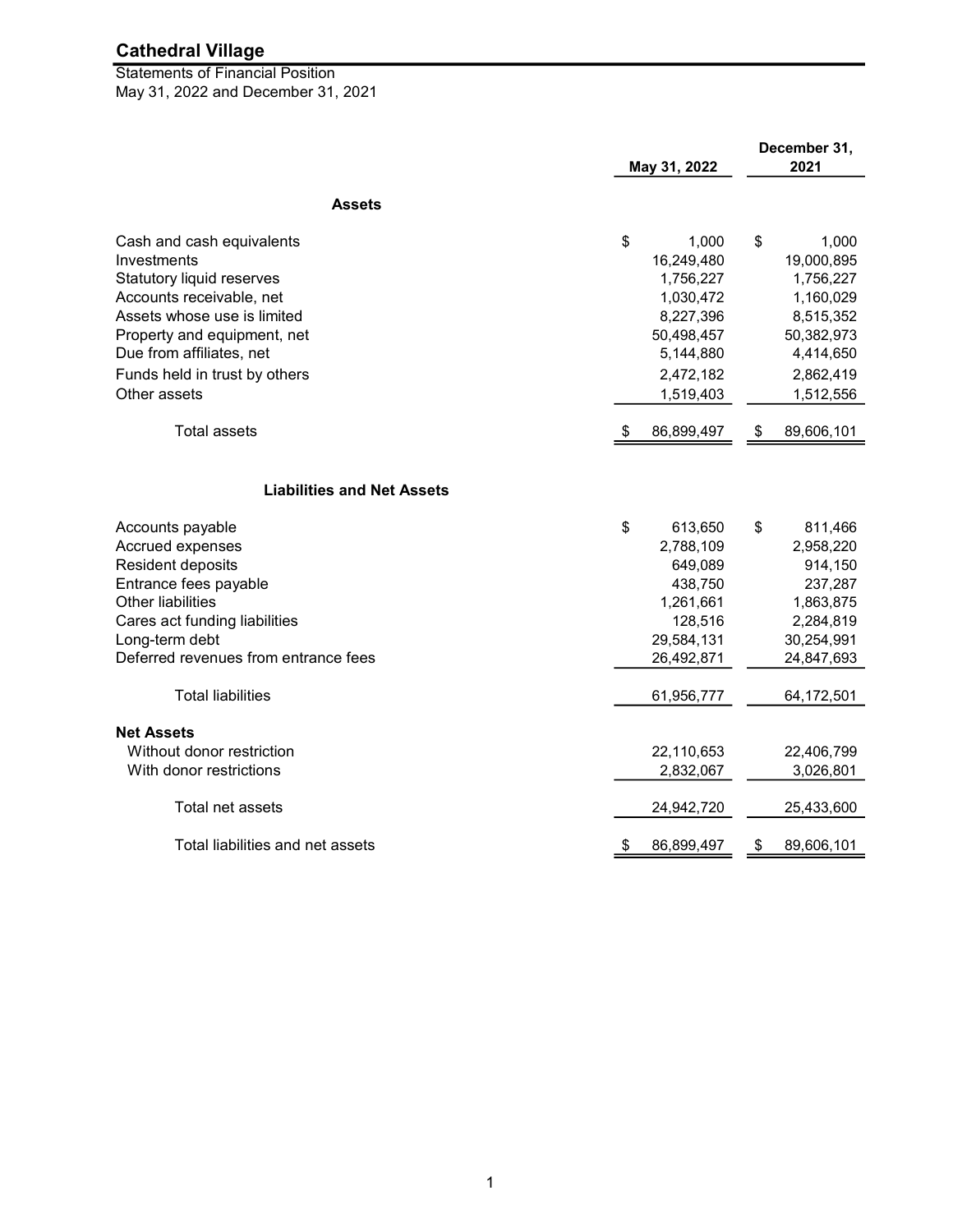#### Statements of Operations and Changes in Net Assets Period ended May 31, 2022 and year ended December 31, 2021

|                                                              | May 31, 2022    | December 31,<br>2021 |  |
|--------------------------------------------------------------|-----------------|----------------------|--|
| <b>Net Assets Without Donor Restrictions</b>                 |                 |                      |  |
| Revenues, gains and other support:                           |                 |                      |  |
| Resident services:                                           |                 |                      |  |
| <b>Resident services</b>                                     | \$<br>9,676,145 | \$<br>22,356,575     |  |
| Amortization of entrance fees                                | 1,475,476       | 4,265,154            |  |
| Total resident services                                      | 11,151,621      | 26,621,729           |  |
| Contributions, gifts, grants and bequests                    | 2,645           | (103, 711)           |  |
| Other revenues                                               | 64,600          | 50,519               |  |
| Government grants                                            | 2,000,000       | 1,945,800            |  |
| Government stimulus                                          |                 | 307,690              |  |
| Net assets released from restrictions                        | 7,600           | 20,094               |  |
| Total operating revenues and other support                   | 13,226,466      | 28,842,121           |  |
| Expenses:                                                    |                 |                      |  |
| Nursing services                                             | 2,303,827       | 5,456,666            |  |
| Rehabilitation                                               | 315,967         | 772,865              |  |
| Recreation and special services                              | 177,062         | 453,508              |  |
| Pharmacy                                                     | 41,617          | 131,552              |  |
| Social services                                              | 55,649          | 132,746              |  |
| Physician services                                           | 143,299         | 344,406              |  |
| <b>Food Services</b>                                         | 1,511,431       | 4,089,068            |  |
| Building operations and maintenance                          | 1,741,434       | 4,544,864            |  |
| Housekeeping                                                 | 256,098         | 610,482              |  |
| Laundry and linen                                            | 61,441          | 168,987              |  |
| General and administrative                                   | 1,476,065       | 3,588,801            |  |
| Employee benefits                                            | 405,964         | 1,084,831            |  |
| Interest                                                     | 315,392         | 826,410              |  |
| Depreciation                                                 | 2,020,629       | 4,662,571            |  |
| Amortization                                                 | 117,751         | 282,601              |  |
|                                                              |                 |                      |  |
| Fundraising                                                  | 33,980          | 159,878              |  |
| Total expenses                                               | 10,977,606      | 27,310,236           |  |
| Unusual non-recurring expenses - COVID-19                    | 39,608          | 148,681              |  |
| Operating income before gains                                | 2,209,252       | 1,383,204            |  |
| Operating income                                             | 2,209,252       | 1,383,204            |  |
| Other income (loss):                                         |                 |                      |  |
| Investment income, net of investment expense                 | 103,833         | 597,331              |  |
| Realized gain on investments                                 | 11,997          | 327,552              |  |
| Unrealized (loss) gain on investments                        | (2,621,228)     | 1,630,738            |  |
| Loss on early extinguishment of debt                         |                 | (521, 401)           |  |
| Total other income (loss)                                    | (2,505,398)     | 2,034,220            |  |
| Revenues (less than) in excess of expenses                   | (296, 146)      | 3,417,424            |  |
| (Decrease) increase in net assets without donor restrictions | (296, 146)      | 3,417,424            |  |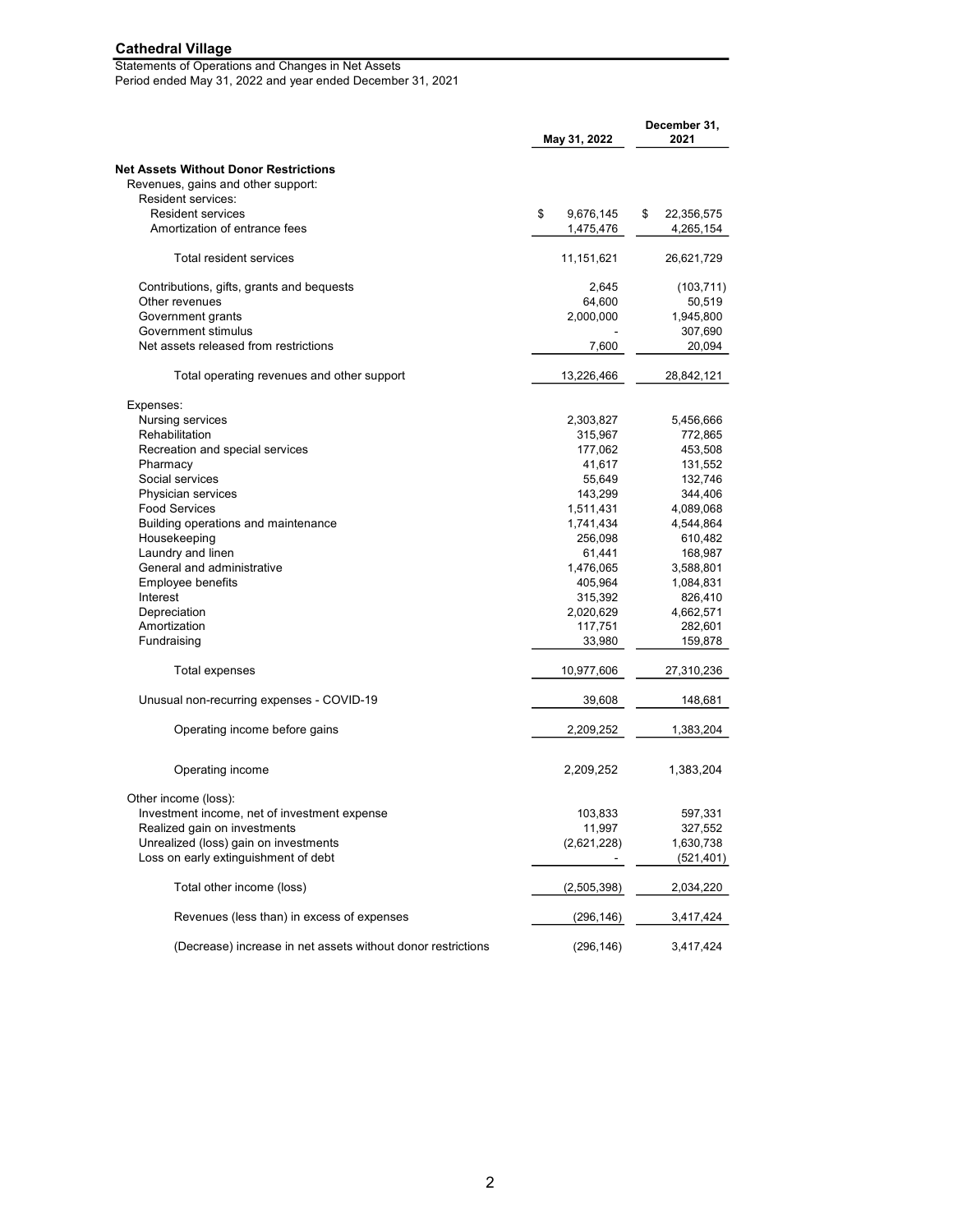Statements of Operations and Changes in Net Assets Period ended May 31, 2022 and year ended December 31, 2021

|                                                                                                                                        | May 31, 2022          |                      |
|----------------------------------------------------------------------------------------------------------------------------------------|-----------------------|----------------------|
| <b>Net Assets With Donor Restrictions</b><br>Contributions, gifts, grants and bequests<br>Investment income, net of investment expense | \$<br>202,230<br>873  | \$<br>187,244<br>48  |
| Unrealized (loss) gain on investments<br>Net assets released from restrictions                                                         | (390, 237)<br>(7,600) | 107,127<br>(20, 094) |
| (Decrease) increase in net assets with<br>donor restrictions                                                                           | (194, 734)            | 274,325              |
| Change in net assets                                                                                                                   | (490, 880)            | 3,691,749            |
| Net Assets, Beginning                                                                                                                  | 25,433,600            | 21,741,851           |
| <b>Net Assets, Ending</b>                                                                                                              | 24,942,720<br>\$      | 25,433,600<br>\$     |